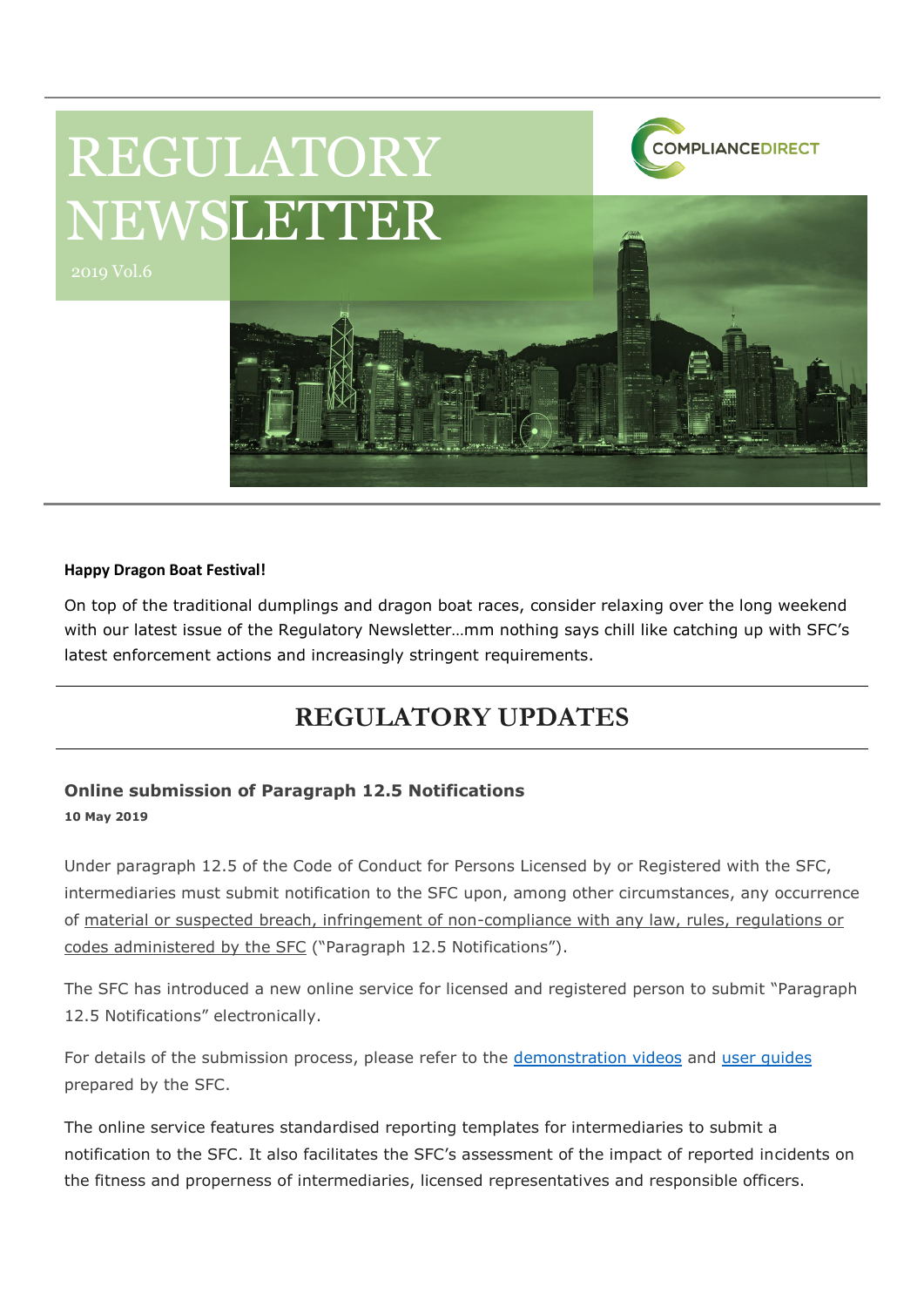#### **Recent inspection findings related to client facilitation**

**14 May 2019**

The SFC has identified a number of conduct issues associated with client facilitation and provided guidance to the industry to address them.

The SFC listed out some expected standards

- Controls, monitoring and management supervision
	- $\circ$  Sufficient management oversight to ensure that trade exceptions and other matters related to client facilitation are review.
	- $\circ$  Policies and procedures should cover the key area relating to client facilitation and such policies and procedures should be review and update on a regular basis.
	- $\circ$  Established control functions to properly manage the risk associated with client facilitation and to ensure controls for detecting and addressing potential misconduct
- Segregation of agency and facilitation activities
	- $\circ$  Protect sensitive client information and avoid conflicts of interest, the physical work locations of agency and client facilitation should be segregated.
	- $\circ$  Protect client facilitation traders from accessing agency order flows in trading systems
	- $\circ$  Communications between agency and client facilitation traders should be recorded and monitored
- Consent and disclosure
	- $\circ$  When dealing with client facilitation activities, LCs should have prior consent obtained so that they are fully aware of the inherent conflicts of interest.
	- $\circ$  Client consent is required where wither client-facing staff who handle client facilitation orders or the client facilitation desk are located in Hong Kong
- Indications of interest ("IOIs")
	- o IOIs should only be disseminated when they are based on genuine client proprietary intent to trade.
	- o IOIs should Implement controls and monitoring to ensure they are **accurate** and updated in a timely manner

LCs are advised to critically review existing policies and procedures and revise them to ensure that they are clear, in full compliance with the expected standards and have been properly implemented and communicated to all relevant staff.

**[View Circular](https://www.sfc.hk/edistributionWeb/gateway/EN/circular/intermediaries/supervision/doc?refNo=19EC33)**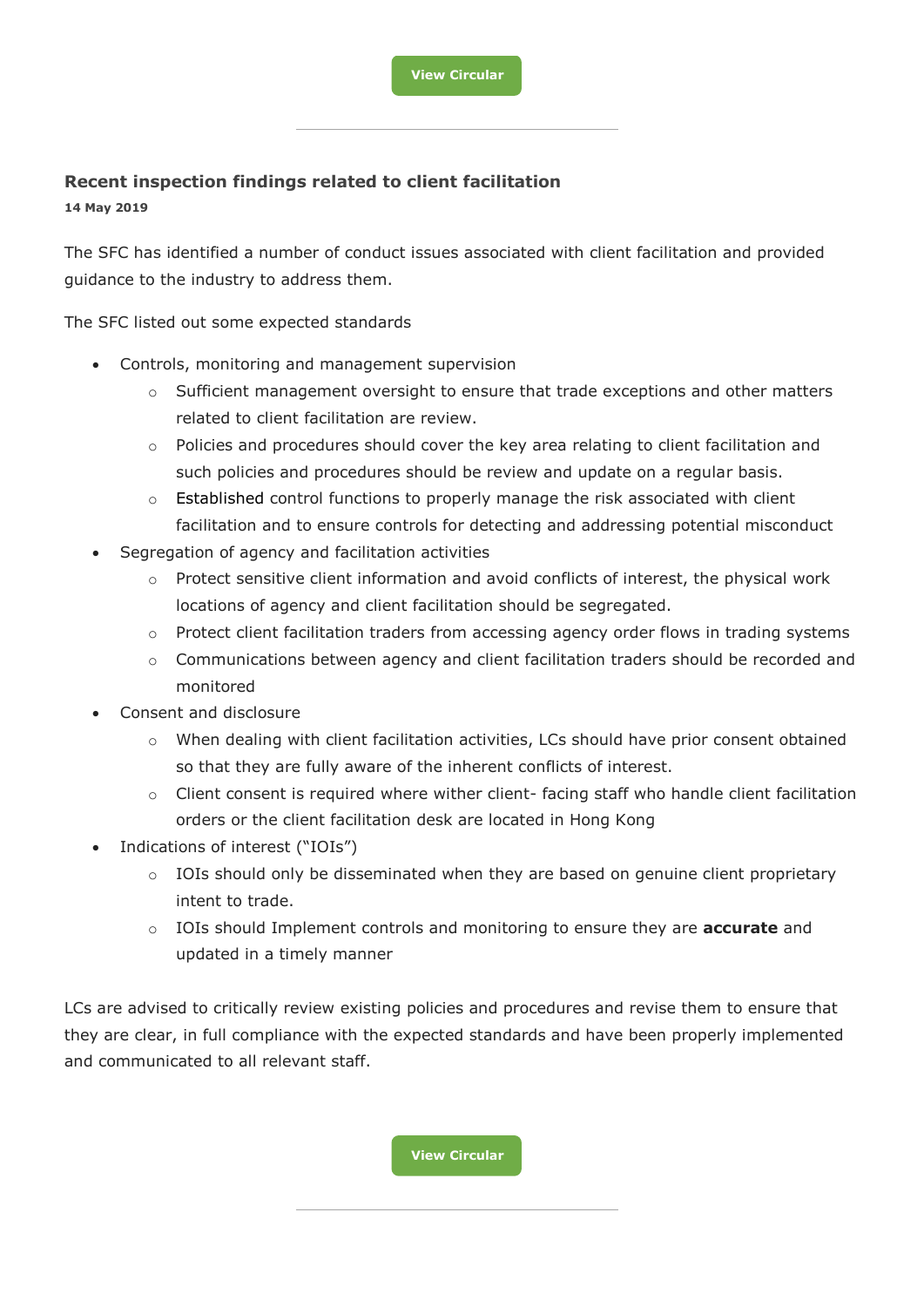### **Third-party deposits and payments 31 May 2019**

The SFC reiterates the importance of mitigating the risks associated with third-party payments to or from accounts maintained by clients with LCs and associated entities AEs, and are reminded to enforce appropriate and effective control measures to address these risks.

Third-party deposits and payments may be used to facilitate the misappropriation of client assets, money laundering and other misconduct, as the arrangement may be used to disguise the true beneficial owner or the source of funds.

The SFC have listed some expected standards when handling third party deposit, LC and AEs should:

- put in place clear and detailed policies and procedures and receive approval from senior management.
- set out the control measures to be carried out before accepting any such deposits and designate the managers and staff members responsible for carrying out these control measures.
- put in place effective monitoring systems and controls to identify third-party deposits into their bank accounts and deal with them in accordance with their policies and procedures.
- conducted due diligence to determine: (a) the identity of the third-party payor; (b) the relationship between the client and the third-party payor; and (c) the reason for receiving the deposit from the third party.
- take reasonable measures on a risk-sensitive basis to verify the identities of third-party payors and ascertain their relationships with clients.
- Exercise extra caution when the relationship between the client and the third-party payor is hard to verify.
- critically evaluate the reasons and the need for third-party deposits
- conduct on-going monitoring of client accounts involving third-party deposits and pay special attention to red flags relating to third-party transactions.
- weigh financial crime and compliance risks when deciding whether to accept such a request

The SFC strongly encourages LCs to require their clients to designate bank accounts held in their own names or the names of acceptable third parties for the making of all deposits and withdrawals as this will make it easier to complete due diligence to determine the acceptability of a third-party payor or payee before effecting a third-party deposit or payment, and to ascertain whether deposits have originated from their clients or acceptable third parties.

A clear and sufficient guidance should be provided to the staff responsible for evaluating whether a third-party deposit or payment is reasonable and meets the criteria. Findings of inquiries made and corroborative evidence should be properly documented. LCs should inform their clients their policies for handling third-party deposits and payments in writing.

Senior management of LCs, including the MIC of AML/CFT, bear the primary responsibility for maintaining appropriate standards and adhering to proper procedures. The SFC will take action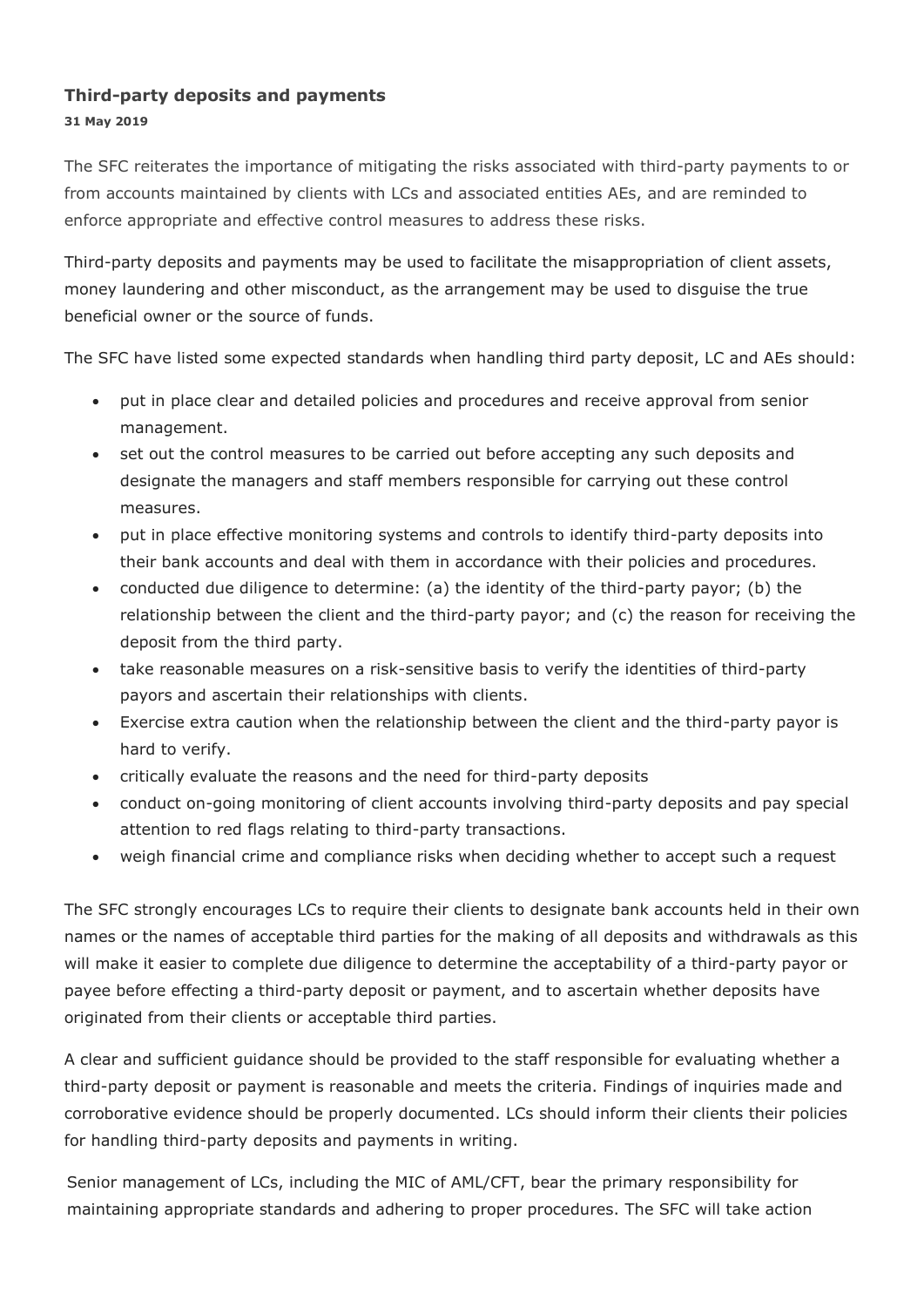against those who are responsible for failures to put in place appropriate and effective policies, procedures and controls for handling third-party deposits and payments.

**[View Circular](https://www.sfc.hk/edistributionWeb/gateway/EN/circular/intermediaries/supervision/doc?refNo=19EC39)**

# **ENFORCEMENT NEWS**

#### **SFC reprimands and fines China Merchants Securities (HK) Co., Limited \$27 million for sponsor failures**

The SFC reprimanded and fined China Merchants Securities(HK) Co.,Limited ("CMS") \$27 million for failing to discharge its obligation as a joint sponsor in relation to the listing application of China Metal Recycling (Holdings) Limited ("China Metal").

The SFC's Investigation revealed that CMS and UBS failed in their due diligence as joint sponsors to address a number of unusual facts and finding on China Metal and its customers during the listing process. Inadequate due diligence with respect to a deregistered customer, on third party payments and on China Metal's suppliers and customers.

**[View News](https://www.sfc.hk/edistributionWeb/gateway/EN/news-and-announcements/news/enforcement-news/doc?refNo=19PR44)**

### **SFC reprimands and fines China Merchants Securities (HK) Co. Limited \$5 million for mishandling client money**

The SFC found 800 incidents between 1st October 2011 to 30 September 2014, where China Merchants transferred funds ranging from \$68,000 to 308 million from client trust accounts for purposes other than those specifically allowed by the SFC (Client Money) Rules. It was found that China Merchants:

- transferred funds from client trust account to house account during segregation process;
- transferred funds from client trust accounts for repayment of China Merchants's bank loans;
- transferred funds from client trust accounts for granting term loans to China Merchants's clients;
- transferred funds from client trust accounts for purposes of funding proprietary investments of China Merchants's fellow subsidiary company;
- transferred funds from client trust accounts for purposes of paying China Merchants's expenses;
- transferred a rounded amount from a client trust account for purposes of facilitating potential client withdrawal requests, settlement of securities dealing in overseas markets and fee payments for stock lending/borrowing;
- transferred from client trust accounts to two settlement accounts maintained with an affiliated broker in order to maintain minimum amounts of deposits to satisfy requirements for trading B-shares in the stock exchanges of Shenzhen and Shanghai; and
- transferred inaccurate amounts of money to/from client trust accounts during client money segregation.